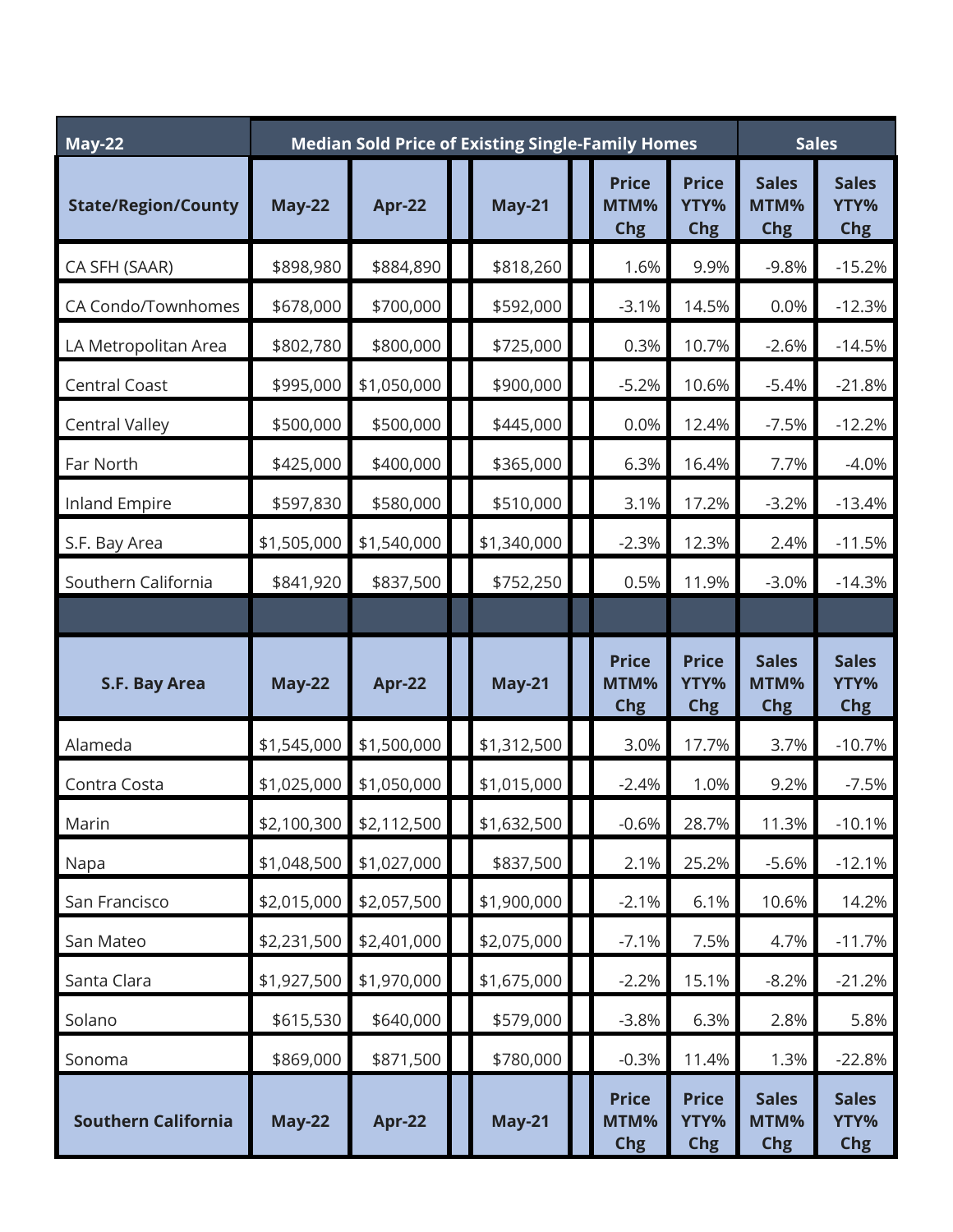| Los Angeles           | \$798,720     | \$801,680     | \$725,680     | $-0.4%$                            | 10.1%                              | $-1.3%$                            | $-11.2%$                           |
|-----------------------|---------------|---------------|---------------|------------------------------------|------------------------------------|------------------------------------|------------------------------------|
| Orange                | \$1,295,000   | \$1,325,000   | \$1,100,000   | $-2.3%$                            | 17.7%                              | $-3.9%$                            | $-22.6%$                           |
| Riverside             | \$650,000     | \$630,000     | \$560,000     | 3.2%                               | 16.1%                              | $-5.7%$                            | $-13.1%$                           |
| San Bernardino        | \$491,000     | \$495,000     | \$410,000     | $-0.8%$                            | 19.8%                              | 1.7%                               | $-14.0%$                           |
| San Diego             | \$970,000     | \$975,000     | \$851,000     | $-0.5%$                            | 14.0%                              | $-4.6%$                            | $-13.9%$                           |
| Ventura               | \$915,000     | \$955,000     | \$806,000     | $-4.2%$                            | 13.5%                              | $-3.6%$                            | $-16.4%$                           |
| <b>Central Coast</b>  | <b>May-22</b> | <b>Apr-22</b> | <b>May-21</b> | <b>Price</b><br>MTM%<br><b>Chg</b> | <b>Price</b><br>YTY%<br><b>Chg</b> | <b>Sales</b><br>MTM%<br><b>Chg</b> | <b>Sales</b><br>YTY%<br><b>Chg</b> |
| Monterey              | \$900,500     | \$903,500     | \$887,000     | $-0.3%$                            | 1.5%                               | 15.1%                              | $-13.2%$                           |
| San Luis Obispo       | \$931,000     | \$890,000     | \$775,000     | 4.6%                               | 20.1%                              | $-9.2%$                            | $-21.8%$                           |
| Santa Barbara         | \$900,000     | \$1,200,000   | \$1,299,000   | $-25.0%$                           | $-30.7%$                           | $-9.6%$                            | $-29.0%$                           |
| Santa Cruz            | \$1,312,500   | \$1,410,000   | \$1,300,000   | $-6.9%$                            | 1.0%                               | $-14.6%$                           | $-21.6%$                           |
| <b>Central Valley</b> | <b>May-22</b> | <b>Apr-22</b> | <b>May-21</b> | <b>Price</b><br>MTM%<br><b>Chg</b> | <b>Price</b><br>YTY%<br><b>Chg</b> | <b>Sales</b><br>MTM%<br><b>Chg</b> | <b>Sales</b><br>YTY%<br><b>Chg</b> |
| Fresno                | \$420,000     | \$425,000     | \$361,500     | $-1.2%$                            | 16.2%                              | $-4.4%$                            | $-8.6%$                            |
| Glenn                 | \$417,000     | \$281,260     | \$384,000     | 48.3%                              | 8.6%                               | $-7.1%$                            | 18.2%                              |
| Kern                  | \$385,000     | \$385,000     | \$317,000     | 0.0%                               | 21.5%                              | $-3.4%$                            | $-12.9%$                           |
| Kings                 | \$381,500     | \$360,000     | \$315,000     | 6.0%                               | 21.1%                              | $-10.9%$                           | $-18.0%$                           |
| Madera                | \$430,000     | \$418,000     | \$360,000     | 2.9%                               | 19.4%                              | $-4.0%$                            | $-5.6%$                            |
| Merced                | \$414,250     | \$395,000     | \$350,000     | 4.9%                               | 18.4%                              | $-15.4%$                           | $-14.0%$                           |
| Placer                | \$735,000     | \$717,000     | \$663,450     | 2.5%                               | 10.8%                              | $-6.5%$                            | $-14.9%$                           |
| Sacramento            | \$580,000     | \$570,000     | \$500,000     | 1.8%                               | 16.0%                              | $-11.0%$                           | $-15.2%$                           |
| San Benito            | \$840,000     | \$860,000     | \$810,000     | $-2.3%$                            | 3.7%                               | 6.3%                               | $-13.6%$                           |
| San Joaquin           | \$555,000     | \$555,000     | \$500,000     | 0.0%                               | 11.0%                              | $-4.5%$                            | $-16.1%$                           |
| Stanislaus            | \$475,000     | \$485,000     | \$440,000     | $-2.1%$                            | 8.0%                               | $-0.9%$                            | 2.7%                               |
| Tulare                | \$370,000     | \$370,000     | \$324,350     | 0.0%                               | 14.1%                              | $-20.0%$                           | $-14.2%$                           |
| <b>Far North</b>      |               |               |               | <b>Price</b><br>MTM%               | <b>Price</b>                       | <b>Sales</b>                       | <b>Sales</b>                       |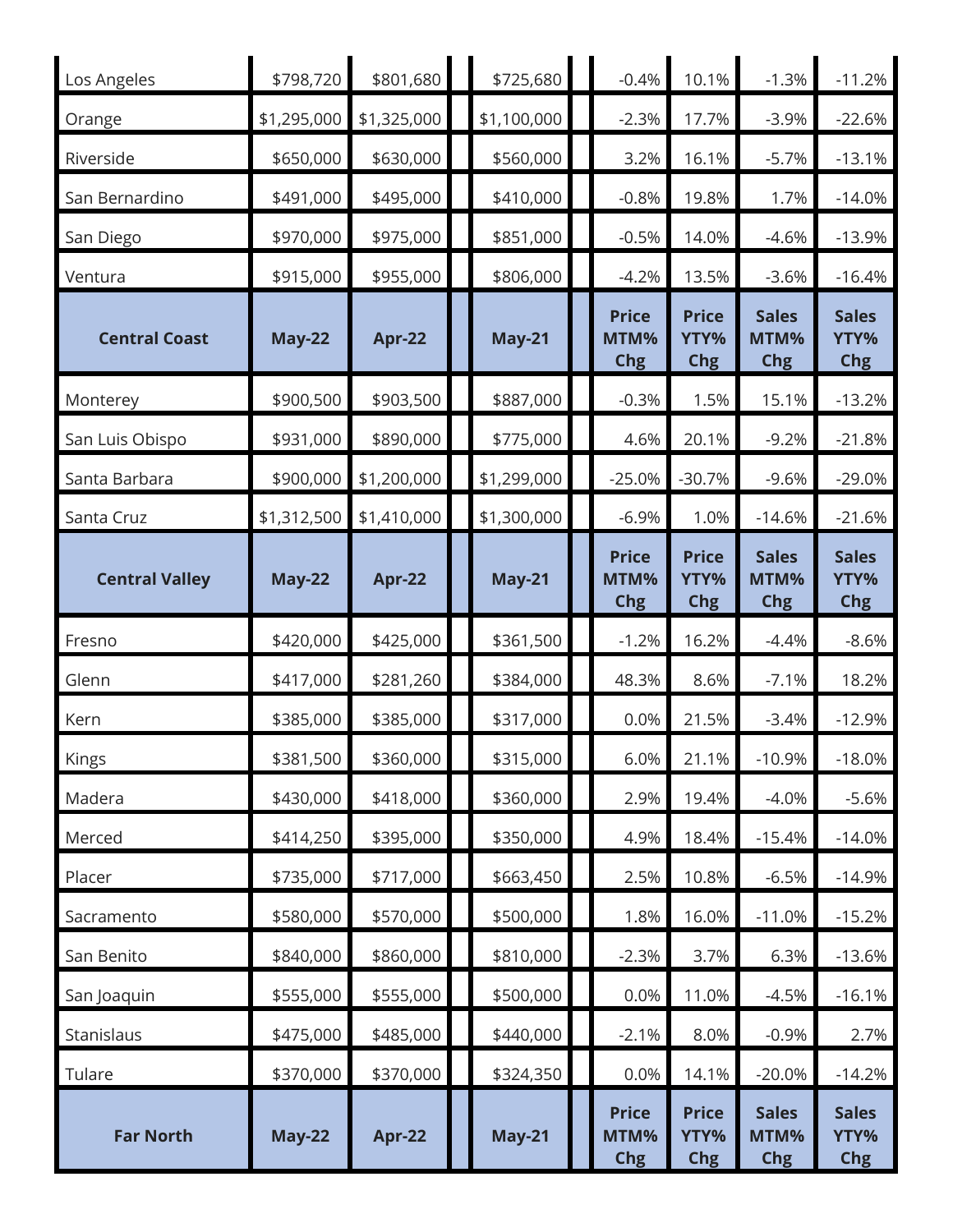| <b>Butte</b>                                  | \$500,000     | \$467,250     | \$449,000     | 7.0%                               | 11.4%                              | 2.6%                               | 3.2%                               |
|-----------------------------------------------|---------------|---------------|---------------|------------------------------------|------------------------------------|------------------------------------|------------------------------------|
| Lassen                                        | \$302,500     | \$245,000     | \$247,450     | 23.5%                              | 22.2%                              | 23.8%                              | 8.3%                               |
| Plumas                                        | \$504,000     | \$350,000     | \$423,000     | 44.0%                              | 19.1%                              | 0.0%                               | $-46.3%$                           |
| Shasta                                        | \$406,000     | \$389,000     | \$360,000     | 4.4%                               | 12.8%                              | 8.5%                               | $-7.0%$                            |
| Siskiyou                                      | \$368,000     | \$322,250     | \$289,000     | 14.2%                              | 27.3%                              | 32.0%                              | 53.5%                              |
| Tehama                                        | \$377,500     | \$350,000     | \$348,000     | 7.9%                               | 8.5%                               | $-9.5%$                            | $-19.1%$                           |
| <b>Other Counties in</b><br><b>California</b> | <b>May-22</b> | <b>Apr-22</b> | <b>May-21</b> | <b>Price</b><br>MTM%<br><b>Chg</b> | <b>Price</b><br>YTY%<br><b>Chg</b> | <b>Sales</b><br>MTM%<br><b>Chg</b> | <b>Sales</b><br>YTY%<br><b>Chg</b> |
| Amador                                        | \$445,000     | \$445,000     | \$427,500     | 0.0%                               | 4.1%                               | $-5.0%$                            | $-20.8%$                           |
| Calaveras                                     | \$525,000     | \$504,500     | \$473,800     | 4.1%                               | 10.8%                              | $-14.0%$                           | $-17.3%$                           |
| Del Norte                                     | \$320,000     | \$357,500     | \$415,000     | $-10.5%$                           | $-22.9%$                           | 35.0%                              | 200.0%                             |
| El Dorado                                     | \$728,750     | \$711,000     | \$688,000     | 2.5%                               | 5.9%                               | $-4.9%$                            | $-15.1%$                           |
| Humboldt                                      | \$458,500     | \$464,300     | \$400,000     | $-1.2%$                            | 14.6%                              | $-1.7%$                            | $-8.5%$                            |
| Lake                                          | \$360,000     | \$321,000     | \$360,000     | 12.1%                              | 0.0%                               | 0.0%                               | 4.7%                               |
| Mariposa                                      | \$465,000     | \$423,000     | \$415,000     | 9.9%                               | 12.0%                              | 26.9%                              | 50.0%                              |
| Mendocino                                     | \$597,500     | \$545,000     | \$602,500     | 9.6%                               | $-0.8%$                            | 19.1%                              | 12.0%                              |
| Mono                                          | \$870,000     | \$2,362,500   | \$1,140,000   | $-63.2%$                           | $-23.7%$                           | 66.7%                              | $-33.3%$                           |
| Nevada                                        | \$560,000     | \$617,000     | \$563,250     | $-9.2%$                            | $-0.6%$                            | $-3.5%$                            | $-8.7%$                            |
| Sutter                                        | \$450,000     | \$444,000     | \$410,000     | 1.4%                               | 9.8%                               | 9.5%                               | 0.0%                               |
| Tuolumne                                      | \$449,000     | \$437,500     | \$390,700     | 2.6%                               | 14.9%                              | $-0.9%$                            | 4.8%                               |
| Yolo                                          | \$660,000     | \$633,000     | \$617,500     | 4.3%                               | 6.9%                               | 18.8%                              | $-8.6%$                            |
| Yuba                                          | \$449,500     | \$430,000     | \$400,000     | 4.5%                               | 12.4%                              | $-8.5%$                            | $-4.9%$                            |

r = revised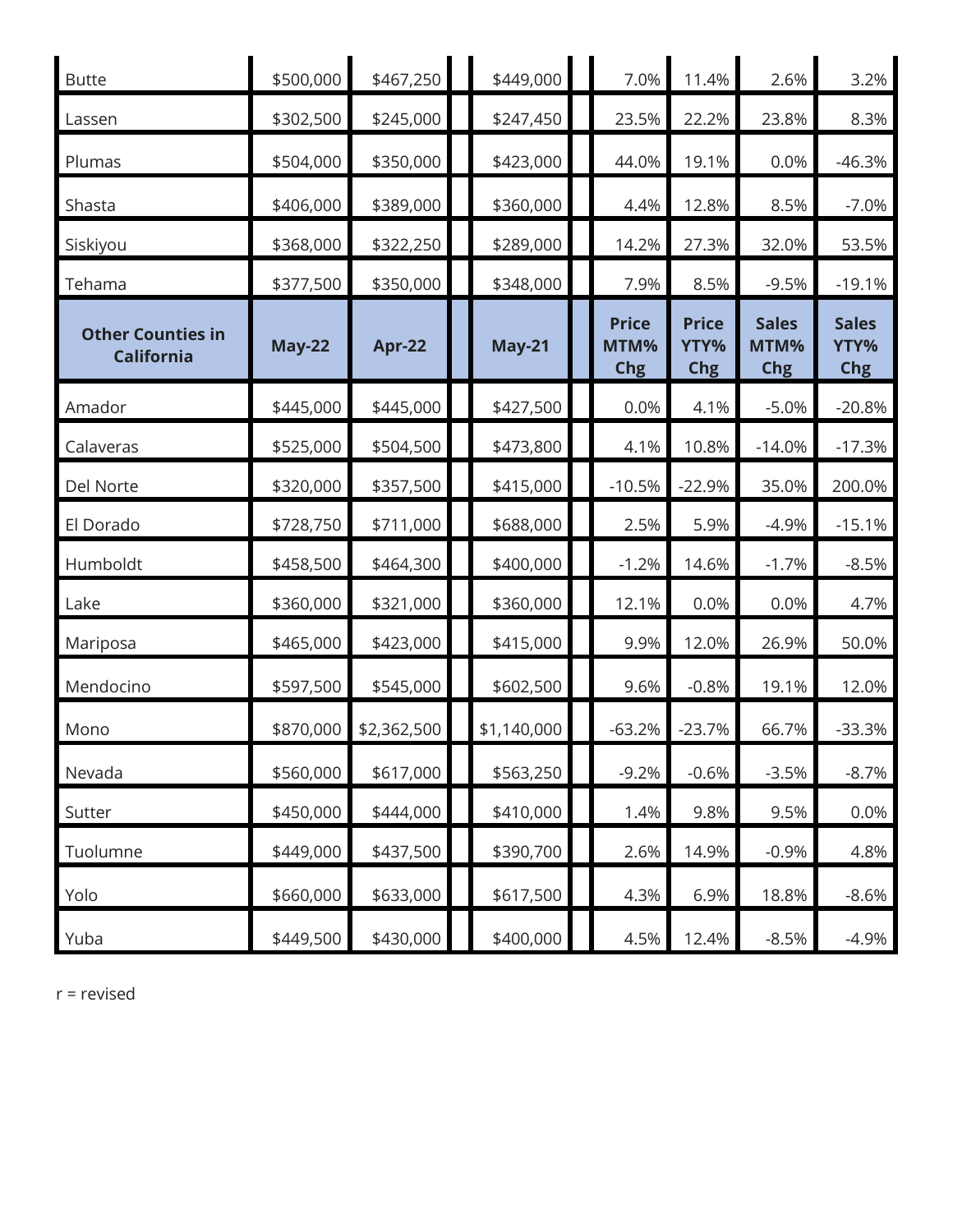## For release: June 16, 2022

## **Home sales in California dip below pre-pandemic levels as the effects of rising interest rates begin to show even as prices set another record, C.A.R. reports**

- Existing, single-family home sales totaled 377,790 in May on a seasonally adjusted annualized rate, down 9.8 percent from April and down 15.2 percent from May 2021.
- May's statewide median home price was, \$898,980 up 1.6% percent from April and up 9.9% percent from May 2021.
- Year-to-date statewide home sales were down 8.9 percent in May.

LOS ANGELES (June 16) – California's housing market started showing signs of a market shift in May, as the monthly average 30-year fixed rate mortgage surpassed 5 percent for the first time since April 2010 leading to the lowest sales level since June 2020, and the largest year-over-year decline in five months, the **[CALIFORNIA](http://www.car.org/)**  [ASSOCIATION OF REALTORS](http://www.car.org/)<sup>®</sup> (C.A.R.) said today.

Closed escrow sales of existing, single-family detached homes in California totaled a seasonally adjusted annualized rate of 377,790 in May, according to information collected by C.A.R. from more than 90 local REALTOR® associations and MLSs statewide. The statewide annualized sales figure represents what would be the total number of homes sold during 2022 if sales maintained the May pace throughout the year. It is adjusted to account for seasonal factors that typically influence home sales.

May's sales pace was down 9.8 percent on a monthly basis from 419,040 in April and down 15.2 percent from a year ago, when 445,660 homes were sold on an annualized basis. Home sales dipped below the 400,000 level for the first time since June 2020. While public health concerns and market uncertainty were the triggering factors that resulted in the sales decline two years ago, tight supply and the higher cost of borrowing were responsible for the near double-digit decline this time around.

"We're beginning to see signs of a more balanced housing market with fewer homes selling above list price and homes remaining on the market a little longer than in previous months," said C.A.R. President Otto Catrina, a Bay Area real estate broker and REALTOR®. "What this tells us is that there is slightly more supply, fewer- and less-intense bidding wars, and those who've experienced 'buyers' fatigue' may now have a window of opportunity."

California's median home price set another record in May at \$898,980 — surpassing the record set in April of \$884,890. The May price was 1.6 percent higher than the April median price and 9.9 percent higher than the \$818,260 recorded last May. This can largely be attributed to the mix of sales with the high-end market continuing to outperform the more affordable market segments.

The share of million-dollar home sales increased for the fourth straight month and reached the highest level on record at 35.3 percent, while home sales priced below \$500,000 dipped again in May and hit the lowest level of all time.

Home prices could be leveling off though, as the monthly gain in price appears to be moderating. The monthover-month increase of 1.6 percent in the May median price was still higher but only slightly above the long run average of 1.1 percent recorded between April and May in the last 43 years.

"Pending home sales declined 30.6 percent in May – the biggest drop since the first month of the pandemic – likely due to eroding affordability, rising mortgage rates and home prices, and the increased risk of a recession," said C.A.R. Vice President and Chief Economist Jordan Levine. "The combined effect of the aforementioned factors resulted in a record increase in the average monthly mortgage payment to a typical home by more than 40 percent in May. With the Fed expected to raise rates further in the second half of the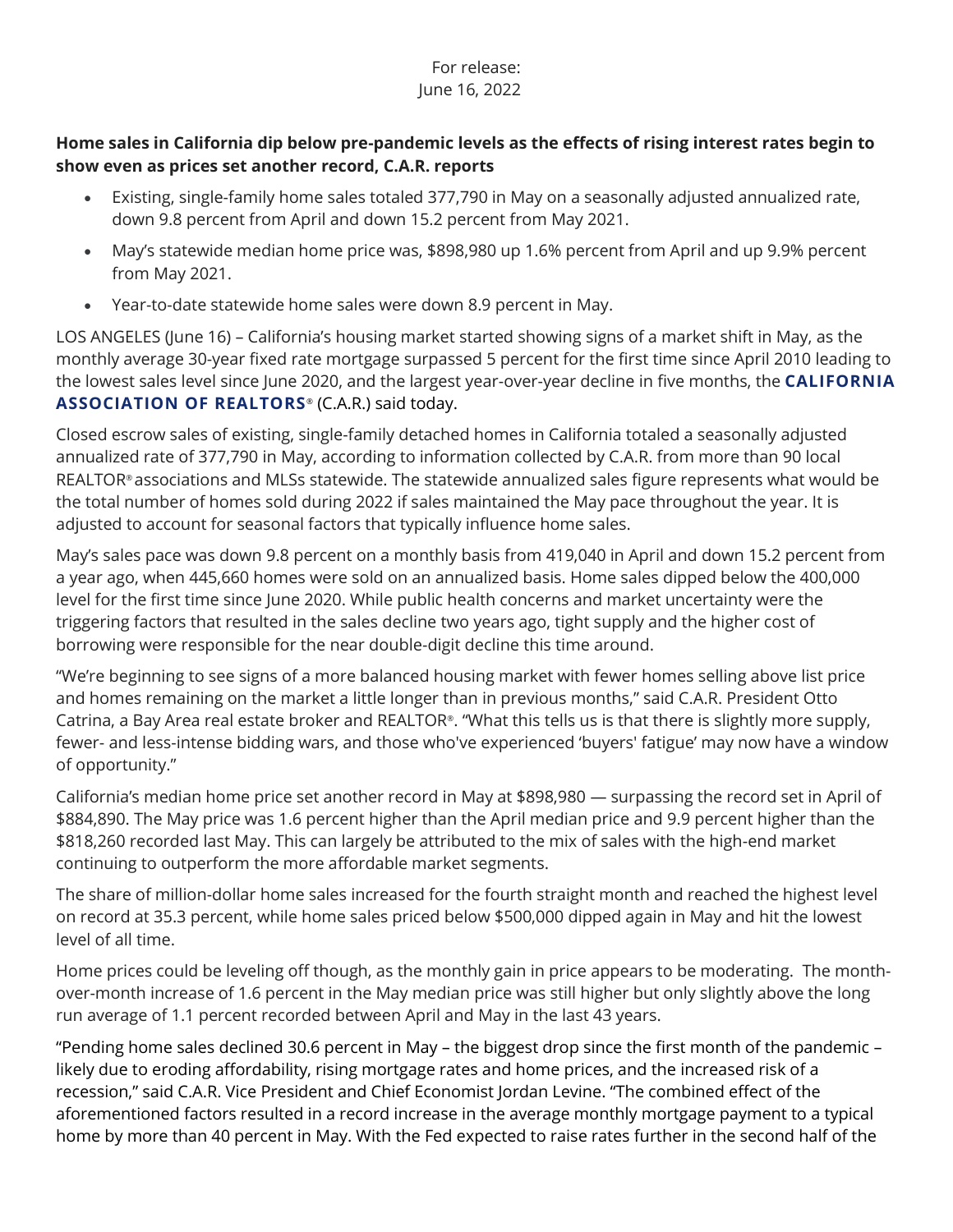year, the 30-year fixed rate mortgage could surge past 6 percent by year's end and lead to more affordability challenges for potential homebuyers."

Other key points from C.A.R.'s May 2022 resale housing report include:

- At the regional level, all major regions declined in sales from last year, with four of the five regions falling by double-digits on a year-over-year basis. The Central Coast region continued to have the biggest decline of all regions, with sales dropping 21.8 percent from a year ago. Compared to the prepandemic average calculated using sales from May 2017, May 2018, and May 2019, the region's sales in May 2022 were also down 19.8 percent. Southern California (-14.3 percent), the Central Valley (-12.2 percent) and the San Francisco Bay Area (-11.5 percent) also dipped in sales from last May by doubledigits, while the Far North (-4.0 percent) was the only region with a more moderate decline year-overyear.
- Three quarters (74.5 percent) of all counties tracked by C.A.R. experienced a decline in sales from a year ago in May 2022, compared to 80.4 percent in the prior month. Thirty counties in California fell more than 10 percent from last year, with Plumas dropping the most at -46.3 percent, followed by Mono (-33.3 percent) and Santa Barbara (-29.0 percent).Counties with a sales decline had an average decrease of -15.7 percent in May. Twelve counties increased in sales on a year-over-year basis in May, compared to nine counties in April. Del Norte (200.0 percent) had the largest sales growth from last year, followed by Siskiyou (53.5 percent) and Mariposa (50.0 percent).On a year-to-date basis, Plumas had the largest decline in sales of -35.5 percent so far this year, while Yuba (+41.2 percent) continued to have the best sales performance of all counties.
- At the regional level, home prices in all major California regions increased in price from last year by more than 10 percent, with the Far North and Southern California setting new record medians in May. The Far North also had the highest year-over-year growth in price with a surge of 16.4 percent, followed by the Central Valley (12.4 percent), the San Francisco Bay Area (12.3 percent), Southern California (11.9 percent), and the Central Coast (10.6 percent).
- At the county level, home prices continued to rise across the state,15 counties in California set new record median highs in May. Forty-five out of 51 counties tracked by C.A.R. increased in their median prices in May, with 31 of them rising 10 percent or more from a year ago. Marin had the biggest yearover-year gain in median price at 28.7 percent, followed by Siskiyou (27.3 percent) and Napa (25.2 percent). Five counties dipped in median price from last year, with Santa Barbara dropping the most at -30.7 percent, followed by Mono (-23.7 percent) and Del Norte (-22.9 percent).
- The overall supply condition in California improved further in May, with the statewide unsold inventory index (UII) surging from the prior month and from the same month of the prior year. The UII climbed back above 2 months for the first time in three months, and the improvement in the index was partly due to an increase in supply and partly due to a pullback in demand. With both closed sales and pending sales slowing by double-digits, total active listings experienced a gain of 46.7 percent in May, the largest year-over-year growth in at least the last 89 months. Active listings in May also climbed to the highest level since July 2020 and had a month-to-month increase of 26.4 percent from April.
- Forty-four of the 51 counties tracked by C.A.R. increased in active listings on a year-over-year basis in May, compared to forty counties in April. For the third straight month, Yuba had the biggest increase in supply with a gain of 191.8 percent in active listings from last May. Placer (108.2 percent), Nevada (106.0 percent), and Contra Costa (102.4 percent) were three other counties that also experienced a triple-digit increase in active listing from a year ago. On the other end of the spectrum, seven counties declined in for-sale properties when compared to the same month of last year, with Del Norte dropping the most at -30.5 percent, followed by Plumas (-26.6 percent) and Napa (-23.9 percent).